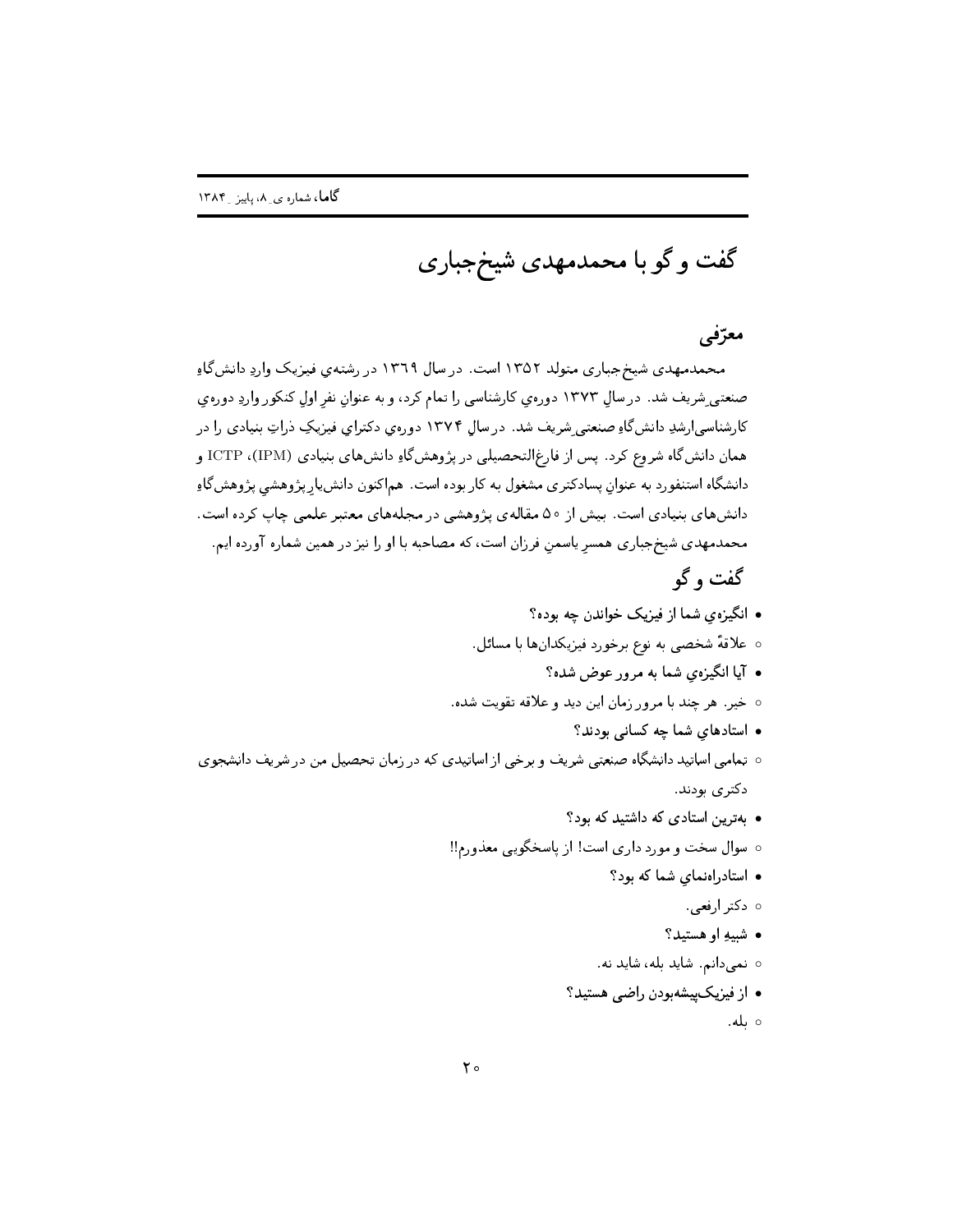

- چیزهای غیرفیزیک هم می خوانید؟ چه چیزهایی؟
- ٥ مقالات و نوشتههای مربوط به جغرافیا و تاریخ و مسایل اجتماعی؛ به سیاست هم علاقهای ندارم.
	- چه قدر ورزش مېڭنيد؟
	- در حال حاضر متأسفانه خیلی کم.
- چه قدر به نوشتن فارسی علاقه دارید؟ چهقدر می;نویسید؟ اگر می;نویسید، چرا می;نویسید؟ اگر نمي نويسيد، چرا نمي نويسيد؟
- به نوشتن فارسی علاقهٔ زیادی دارم، اما هیچ تسلطی به نوشتار فارسی به عنوان زبان علمی ندارم. در حال حاضر هم تقریباً به جز نامههای اداری (و البته این متن حاضر) چیزی به فارسی نمی،نویسم.
	- اکنون در چه زمینه ای کار پژوهشی میکنید؟
		- فيزيک انرژي بالا و نظريهٔ ريسمان.
		- بهترین کارتان به نظر خودِتان کدام است؟
	- ه یکی از مقالات اخیرم که Tiny Graviton Matrix Theory نام دارد.
- شما یک ی از پژوهشگران <sub>-</sub> شاخه ی ِ نظریّه ی ِ ریسمان هستید. اخیراً هم گویا دانش *کد*ه ی ِ فیزیک ِ دانشگاه ِ صنعتبی ی ِ شریف با همکاری ی ِ پژوهشکده ی ِ فیزیک ِ پژوهشگاه ِ دانشها ی ِ بنیادی «قطب ِ علمبی ی ِ فیزیک ِ زرّات، کیهان شناسی و نظریه ی ِ میدان» شده است، و شما، باگرایش ِ ریسمان، یک ی از اعضا ی ِ مهم ِ این قطب هستید. بنا بر این اجازه بدهید چند سؤال در این باره بیرسیم. برا ی ِ شروع، لطفاً وضعیّت ِ پژوهشی ی ِ ایران در این گرایش را، از دید ِ خود، برا ی ِ ما وصف كنيد.
- مراکزی که در حال حاضر در این گرایش فعال اند، علاوه بر دو موردی که در سؤال ذکر شد، دانشگاه فردوسی مشهد هم هست. همچنین در دانشگاههای مختلف، اشخاص دیگری هم هستند که در شاخههای نزدیک به نظریهی ریسمان کار میکنند. هر چند از نظر کیفی هنوز با سطح ایده آل فاصلهی زیادی داریم، ولی سیستم آموزش و پژوهش در این گرایش به حدّی از رشد رسیده است که خود را زنده نگه دارد.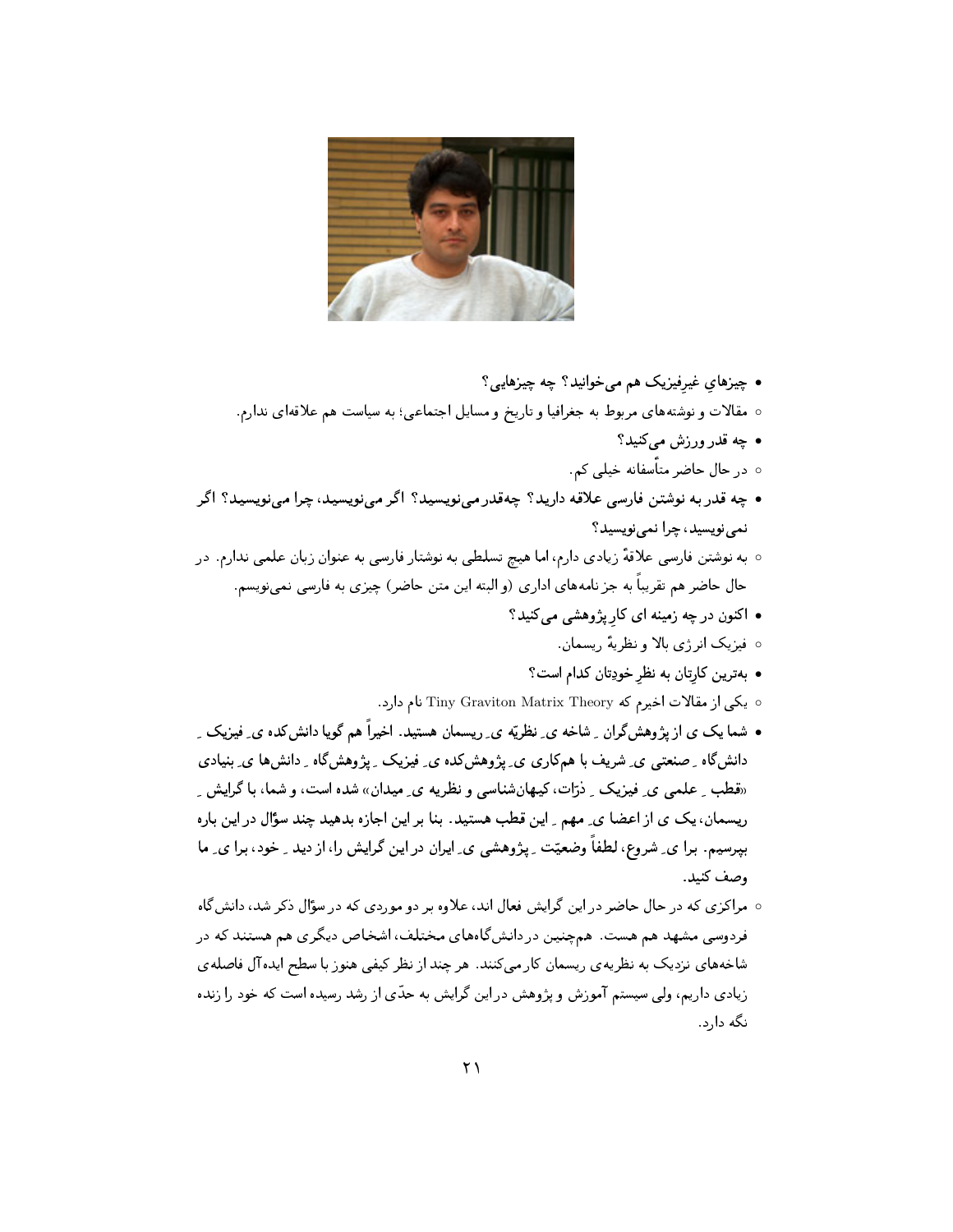- آیا نظریه ی ِ ریسمان هنوز هم در مؤسسهها ی ِ پژوهشی ی ِ خارج، با همان علاقه ی ِ قبلی دنبال مرشود؟
- ه اصولاً نظریهی ریسمان از بدو پیدایش (نیمهی دوم دههی ۱۹٦۰ میلادی) دارای فرازونشیبهای چندی بوده است، به تقریب حدود هر ده سال یک بار . هر دورهی اوج این فرازونشیبها متناظر با یک انقلاب در نظریهی ریسمان بوده است. در هر یک از این انقلابها، فهم ما از نظریهی ریسمان تحول بنیادی پیدا کرده است. بدین معنی آخرین انقلاب در نظریهی ریسمان دوگانی AdS/CFT بوده (۱۹۹۸). ولی، بخصوص در چند سال اخیر هر از گاهی حجم مقالاتی که روی یک یا چند موضوع خاص در arXiv:hep-th منتشر شده به ناگهان زیاد شده است. اگر از اینها هم به عنوان انقلابهای کوچک یاد کنیم، چند مورد دیگر هم بوده است، مثل پیدایش طبیعی هندسه ی ناجابجایی در نظریه ی ریسمان، و کاربرد نظریهی ریسمان در ساختن مدلهای کیهانشناسی. بخصوص در یک سال گذشته، جمع فیزیکدانهای نظریهی ریسمان فقط روی دو یا سه موضوع متمرکز نبوده اند، و به این معنی فعلاً نظریه ی ریسمان در یک رکود نسبی به سر می برد.

ضمناً در چند سال گذشته امکانات تکنولوژیکی ما برای انجام مشاهدات کیهانشناختی پیش رفت قابل.ملاحظهای داشته، و هر روزه به تعداد فیزیکدانهایی که فکر میکنند کیهانشناسی واقعاً جزو فیزیک است افزوده میشود . از نظریهی ریسمان به عنوان «تنها مدل» سازگار گرانش کوانتمی انتظار می رود که در مورد این مشاهدات کیهانشناختی حرفی برای گفتن داشته باشد.

- آیا فقدان پشتوانه ی ِ تجربی در این نظریه، بر میزان ِ علاقه و سرمایهگذار ی ِ در این رشته تأثیر داشته است ؟
- ۰ به هر حال نظریه ی ریسمان، به عنوان یک نظریه ی فیزیکی، باید با طبیعت (تجربه و مشاهدات) ارتباط برقرار بکند؛ و به عنوان یک نظریهی بنیادی نه تنها توصیفگر، بلکه توضیح(هندهی آنها هم باشد. فیزیکدانهای نظریه ی ریسمان هم همواره تمامی امکاناتی را که به نحوی نظریه ی ریسمان را به طبیعت مربوط می کرده جدی گرفته اند (به طور مثال به جواب سؤال قبل مراجعه کنید). علی رغم توجه ریسمان کارها به توصیف مشاهدات اخیر کیهانشناختی، انتظارها از یک نظریه به قدمت نظریهی ریسمان بیشتر است، و تأثیر این موضوع عملاً در کاهش بودجهای که صرف نظریهی ریسمان میشود مشاهده مے شود.
- آیا، در آمریکا و اروپا، فارغ|لتحصیلان ِ این رشته میتوانند در دانشگاهها به راحتی شغلها ی ِ دائم به دست آورند؟
- ۰ به عنوان مقدمه، در آمریکا و اروپا داشتن کار دائم آکادمیک به منزلهی داشتن آزادی عمل بسیار زیاد در حرفه ی خود است. این امر بخصوص در اروپا به علت سابقه ی تاریخی به چشم میخورد. به همین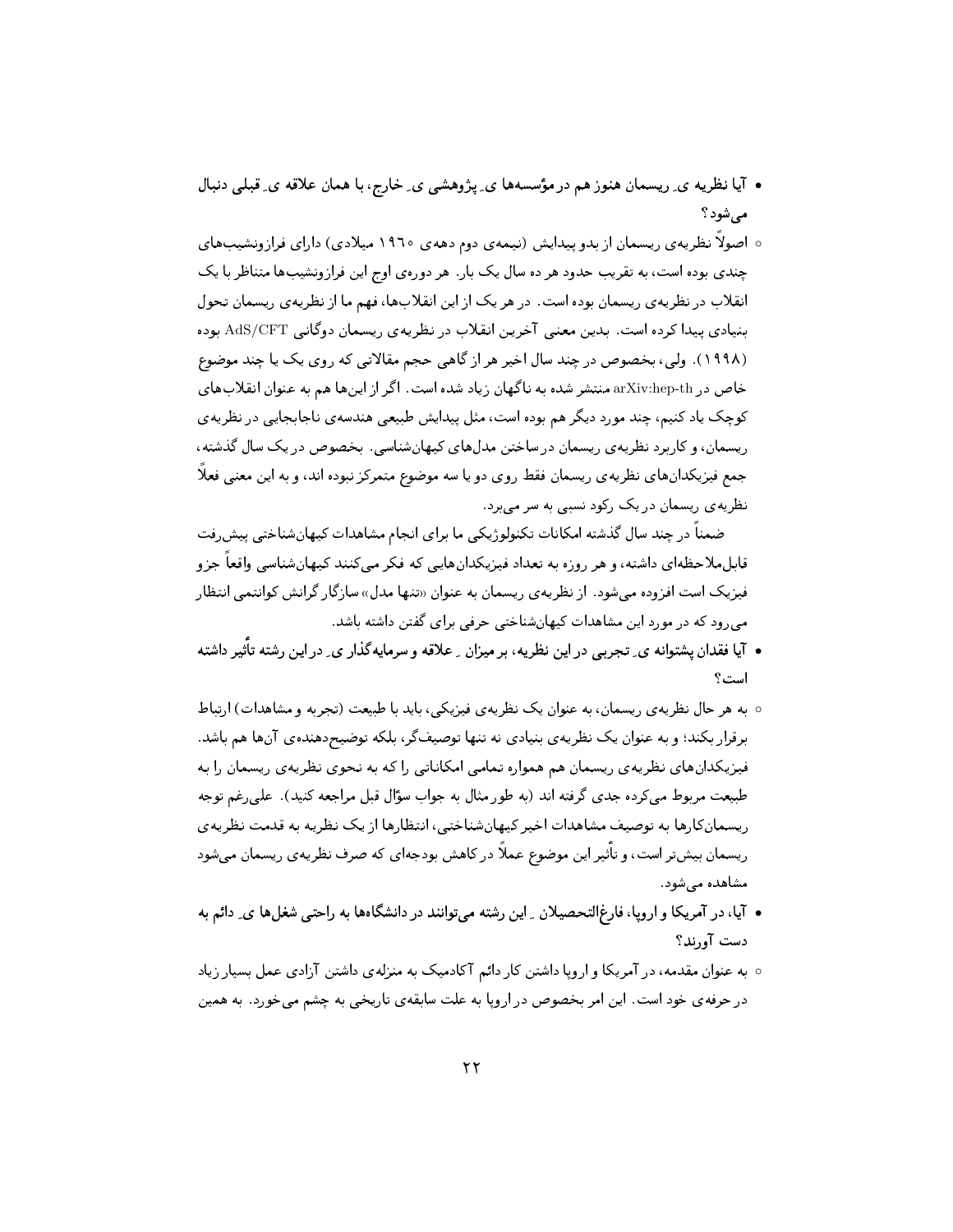علت علمی رغم این که حقوق کار دائم آکادمیک به نسبت بقیهی مشاغل زیاد نیست، به دست آوردن کار دائم آکادمیک امری غیربدیهی است، و معمولاً فرض بر عدم صلاحیت شخص است. در آمریکا و کانادا کمی راحتتر است. در بین مشاغل آکادمیک هم، آنهایی که به مراکز تولید تکنولوژی نزدیکتر اند وضع بهتری دارند. رشتهی فیزیک، و بخصوص فیزیک نظریهی ریسمان از این نظر در وضعیت بسیار بدی است.

با توجه به رکود نسبیای که در چند سال اخیر در نظریهی ریسمان حاکم بوده، بیشتر بودجههای تحقیقاتی در زمینهی فیزیک انرژیهای بالا به سمت کیهانشناسی و پدیدهشناسی ذرات بنیادی متمایل شده. (توجه داشته باشید که آزمایش LHC در CERN در سال ۲۰۰۸ شروع به کار خواهد کرد.)

با این وجود دانش گاههای بسیار معتبر، مثل هاروارد و پرینستون، علی رغم جو علمی موجود، به استخدام افراد و سرمایهگذاری در زمینههای کاملاً تئوری، مثل نظریهی ریسمان، میپردازند.

- فکر میکنید فارغ|لتحصیلان ِ نظریه ی ِ ریسمان بتوانند در دانشگاهها ی ِ داخل ِ کشور به راحتی شغل ي برا ي خود پيدا كنند؟
- جواب این سؤال را نمیدانم. ولی فکر میکنم دانشگاههای داخل فعلاً به دنبال پر کردن کادر آموزشی اند، و ترجیح میدهند که سواد عمومی فرد، به عنوان یک معلم، بالا باشد، تا این که در یک زمینهی خاص متخصص باشد.
- گاه گفته میشود که یک مقاله ی ِ معمولی در نظریه ی ِ ریسمان به راحتی چندین ارجاع میگیرد، ولی در رشتهها ی ِ دیگر، یک مقاله ی ِ خوب ممکن است به زحمت چند ارجاع بگیرد. شما با این نظر موافق اید؟ آیا برای مقایسه ی ِ کارها ی ِ علمی باید آنها را به نحو ی بهنجار کرد؟ به چه نحو ی؟
- نه. با این نظر موافق نیستم. اما از طرفی این درست است که اگر در نظریه ی ریسمان روی موضوعهای داغ کار بکنید، تعداد ارجاعاتتان زیاد خواهد بود، امّا این خاص نظریه ی ریسمان نیست. این مطلب دو تبصره هم دارد . یکی این که ، همان طور که قبلاً گفتم، در نظریه ی ریسمان فعلاً رکود نسبی حاکم است، و به علت یراکندگی موضوعات تحقیقی پژوهشگران تقریباً هیچ مقالهای ارجاع خیلی زیاد نمیگیرد . دوم این که کار کردن در زمینهی موضوعات داغ هر رشتهای، تواناییها و استعدادهای خاصی میخواهد، که این هم بدیهی است. در مورد بهنجار کردن، فکر میکنم باید بهنجار کرد، منتها نه برای شاخههای یک علم خاص، بلکه بین علوم مختلف، و این یک نُرم شناخته شدهی بینالمللی دارد. بر اساس این نُرم، معمولاً ارزش مقالات به این ترتیب مرتب می شود : ۱) ریاضیات، ۲) فیزیک نظری، ۳) فیزیک تجربی و شیمی نظری، ۴) شیمی تجربی . البته این فقط بین سه رشتهی ریاضیات، فیزیک، شیمی است، من ازبقیهی علوم خبر ندارم.

مطابق عرف بینالمللی، دو تا از پارامترهایی که در ارزیابی کار علمی افراد معمولاً در نظر گرفته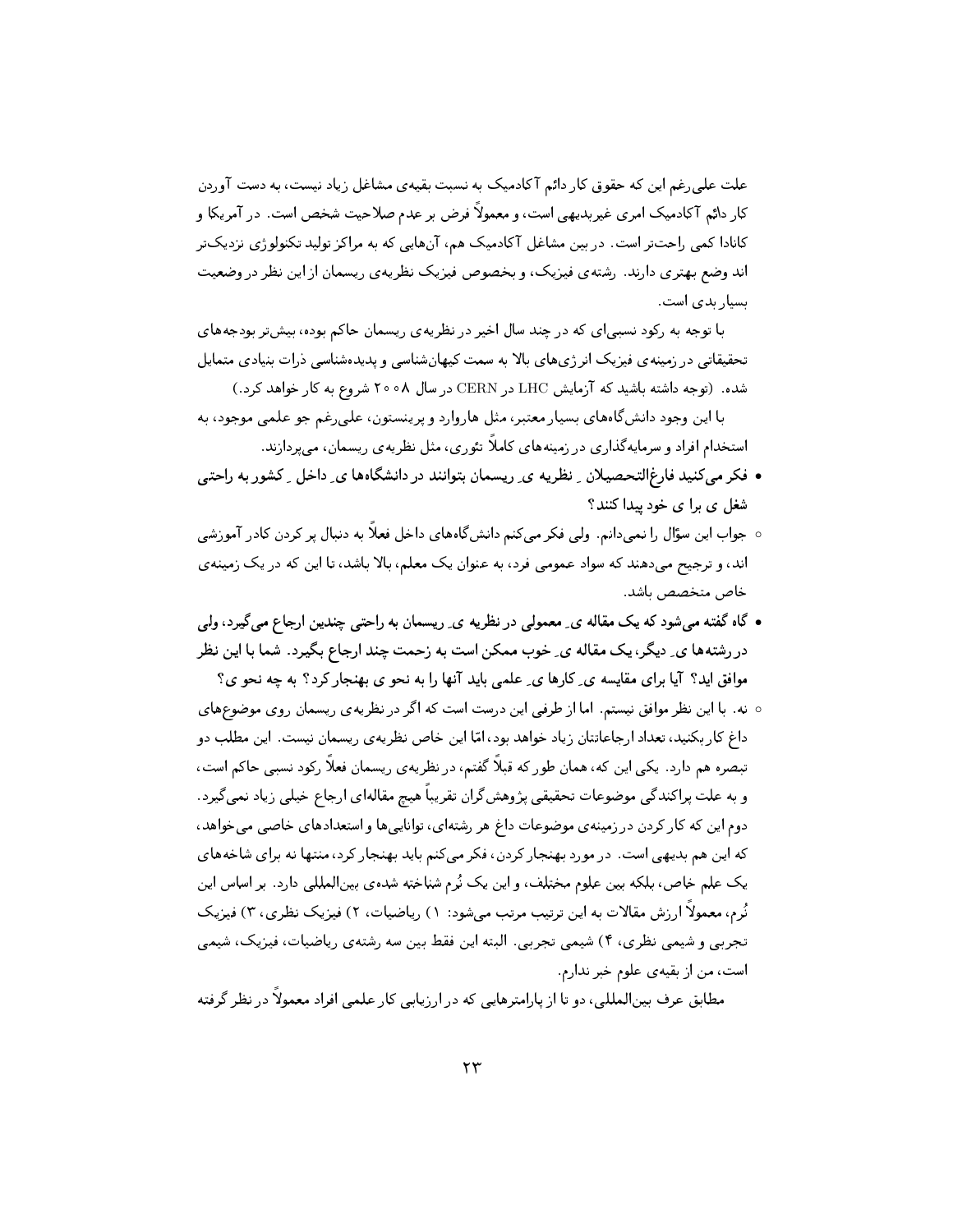می شود، تعداد مقالات و ارجاعات است. البته، معمولاً تفاوتهای معنی دار در این دو عدد ملاک ارزیابی است. علاوه بر اینها، پارامترهای نوشته و نانوشتهی دیگری هم وجود دارد، که مهمترین آنها توصيهنامه از افراد معتبر است.

- کار جمعی را دوست دارید یا کار فردی را؟
	- ه کار جمعی را البته نه با هر جمعی!
- ارزیابی ی شما از کارهای پژوهشی در ایران چیست؟
- فكر مي كنم كه هر چند كارها سطح بالا نيست اما جنب و جوش خوبي به چشم ميخورد و چشمانداز مثبتی دارد.
- شما تجربه ی کار پژوهشی حرفهای در خارج از ایران را دارید. اگر ممکن است شرایطِ داخل و خارج را مقايسه كنىد.
- در مجموع در جاهایی از خارج کشور که من در آنجا بودم کار تحقیقی را خیلی جدیتر از آنچه در داخل معمولاً داريم مي گرفتند.
- میتوانید منظور ِ خود را بیشتر توضیح دهید؟ آیا منظور ِ تان ارزش بیشتری است که دانشگاه یا موسسه ی ِ پژوهشی برای کار ِ پژوهشی قابل بود، یا این که فرقهای مشخص ی بین عادات ِ کاری و حرفهای ی ِ محققین ِ خارج و داخل به طور محسوس مشاهده میشد؟
- بیشتر دومی. یعنی عادات کاری افراد فرق دارد. در مورد عادات کاری محققین خارج، یکی از نکاتی که برای من خیلی جالب بود این بود که افراد کار تحقیق را به صورت کاملاً «حرفهای» دنبال می کردند، به این معنی که اصلاً احساس انجام کار خارقالعادی نداشتند، درست مانند یک مغازهدار که از صبح تا شب به فکر به دست آوردن یک ریال سود بیشتر است، محقق هم با همان جدیت به ضرب و تقسیم خود می پردازد. این فرهنگ عمومی را دانشجوهای دورهی دکترا یاد می گیرند.
	- اگر ممکن است از نظر ساختاری و مدیریتی موسساتِ داخلبی و خارجبی را مقایسه کنید.
- فكر مى كنم سوال شما خيلى دقيق و خوشتعريف نيست اگر منظور از خارج مؤسساتى جاافتاده مانند هاروارد و پرینستون و استفورد است که باید بگویم با آنچه در اینجا داریم قیاس نامربوطی است!! به نظر من ساختار طبيعي مديريت علمي بر اساس Seniority تعريف مي شود. Seniority مي تواند از نوع سنبی یا علمی باشد. در ایران متأسفانه به علت انقلاب یک انقطاع نسلبی به وجود آمده و سیر طبیعی شکل گیری این ساختار را کمی مختل کرده. نکتهٔ مهم دیگری که در اینجا به چشم نمیخورد استقلال فکری و مالی افراد مسئول است.
- فکر مے کنید مدیریت ۔ علمے یی ِ دانش گاہھا و پژوهش گاہها باید بر اساس ارشدیت ۔ سنّی باشد، پا ارشديّت عطمى؟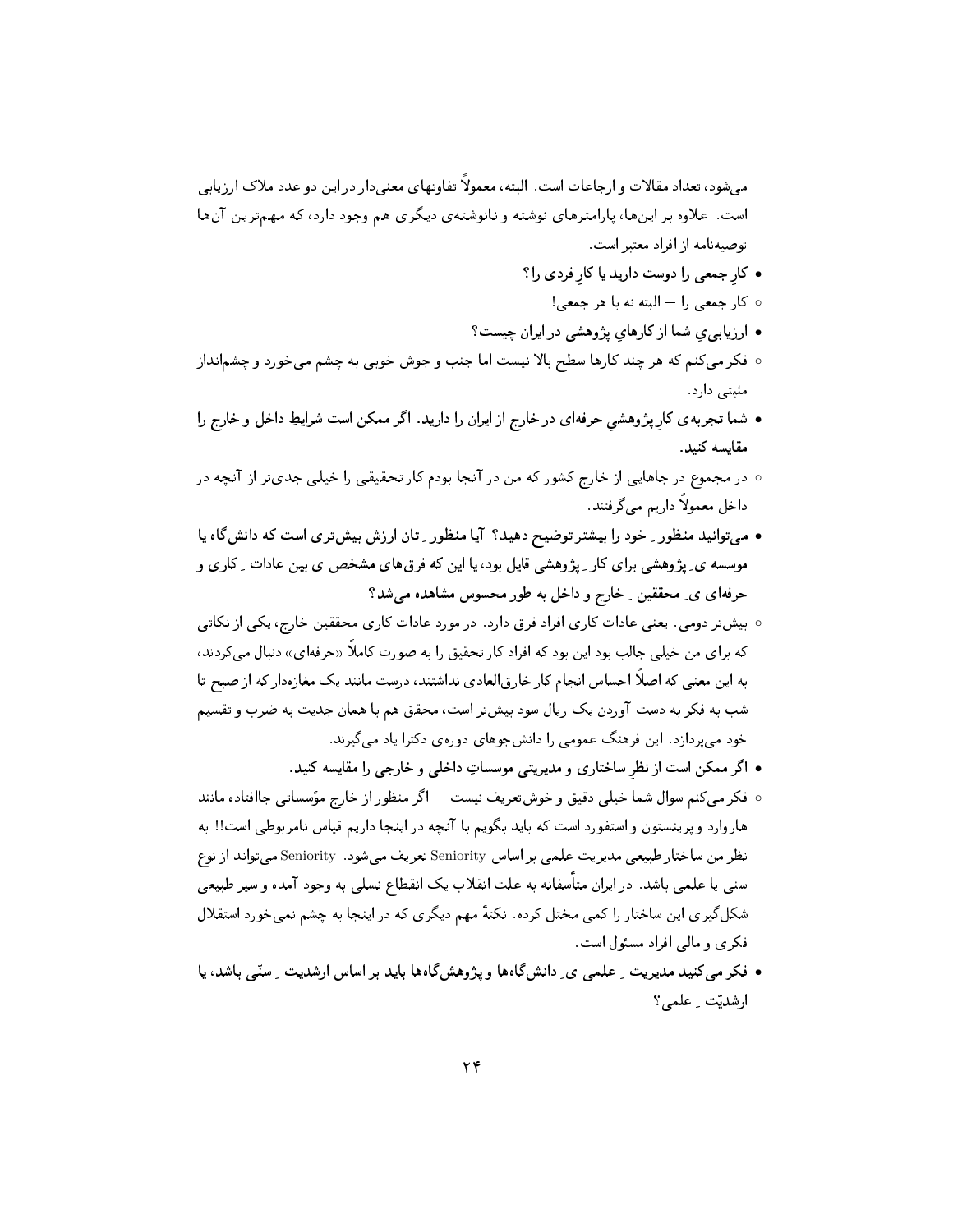- سطوح مختلف مدیریتی داریم. هر چه سازمان بزرگتر باشد، ارشدیت سنی (تجربه ی حضور در آن سیستم) سهم بیش تری دارد . هر چه سازمان کوچک تر باشد، سهم ارشدیت علمی بیش تر می شود .
	- آیا مؤسسهها ی ِ علمی را باید به روش ِ دموکراتیک اداره کرد، یا روش ِ دیکتاتوری؟
- هیچ کدام. ولی هیچ جای دنیا مؤسسهی علمی به روش دموکراتیک از نوع نوین اداره نمیشود . روش ادارهی دانش&اهها در سطوح مختلف به دموکراسی یونانی نزدیکتر است، به این معنی که افرادی که در سیستم حضور دارند، رأی مساوی ندارند.
- آیـا واقـعـاً انـقـلاب بـاعـث ِ ايـجـاد ِ انـقـطـاع ِ نـسـلـي، و اخـلال در شكـلگـيـرى ى ِ سـاخـتـار ِ مـديـريـتمى درجامعه ی ِ علمی ایران شده است؟ در این باره دو نظر ِ دیگر هم هست. بنا بر یک ی از آنها، نسل ِ دانش آموخته ی ِ داخل چندان رغبت ی به گرفتن ِ مسئولیت و تلاش برای ایفا ی ِ نقش ِ مستقل ندارد؛ و بنا بر نظر ِ ِ دوم، نسل ِ قدیم چندان رغبت ی به واگذار کردن ِ این نقش به نسل جوانتر ندارد. نظر ِ شما چیست؟
- ٥ هر دوى اين ديدگاهها مىتوانند، بنا به مورد، درست باشند. يكى از دلايل مهم رسيدن به اين وضعيت، همان انقطاع نسلی است.
- همانطور که می دانید تعدادِ قابل توجهی از دانش آموختهگانِ فیزیکِ داخل برایِ کار، که عمدتاً از نوع موقت است، به خارج رفتهاند. فکر می کنید ممکن است چه جذابیتی در ایران وجود داشته باشد یا باید بهوجود آيد تا تعدادِ قابل ملاحظهاي از اين افراد برگردند. در حدِ امكان اين جاذبهها را دستهبندي كنيد.
- به نظر من مهمترين جاذبه وجود تيمهاي تحقيقاتي فعال و جدي در داخل مهمترين انگيزه براي بازگشت افراد است. از نظر اجتماعی و سیاسی هم ثبات محیط به طوری که افراد آرامش فکری داشته باشند.
- شما در شرایطبی ایران و موسساتبی را که در آن بودید ترک کردید. الان که برگشتهاید شرایط و فضا را چهگونه می بینید؟ پیش رفتها و پس رفتهائی را که بهنظرتان می رسد تا آنجا که ممکن است به مورد ىگوئىد.
- فكر مي كنم كه براي ياسخگويي به اين سوال بايد كمي بيشتر صبر كنم تا تغييرات موسسات داخل را بهتر ببینم. اما آنچه که در حال حاضر میتوانم بگویم این است که تحولات کم نبودهاند و خوشبختانه کما بیش رو به جلو.
- بطور \_ مشخص چه تجربهها يي از دورهها ي ِ پسادكتري ي ِ خود در خارج از كشور آموختيد؟ چه چیزها یی را از دست می دادید اگر به خارج از کشور نمی رفتید؟ و فکر می کنید چه چیزها یی در آموزش ِ خود کم داشتید که بهتر است دانشجویان ِ فعلی آن نقایص را بر طرف کنند؟
- ۰ فلسفه ی وجود دورههای پسادکتری کارآموزی است. در رشتههایی مثل فیزیک، و بخصوص نظریه ی ریسمان، امکان یادگیری حجم وسیعی از معلومات که برای انجام کار تحقیقی جدی مورد نیاز است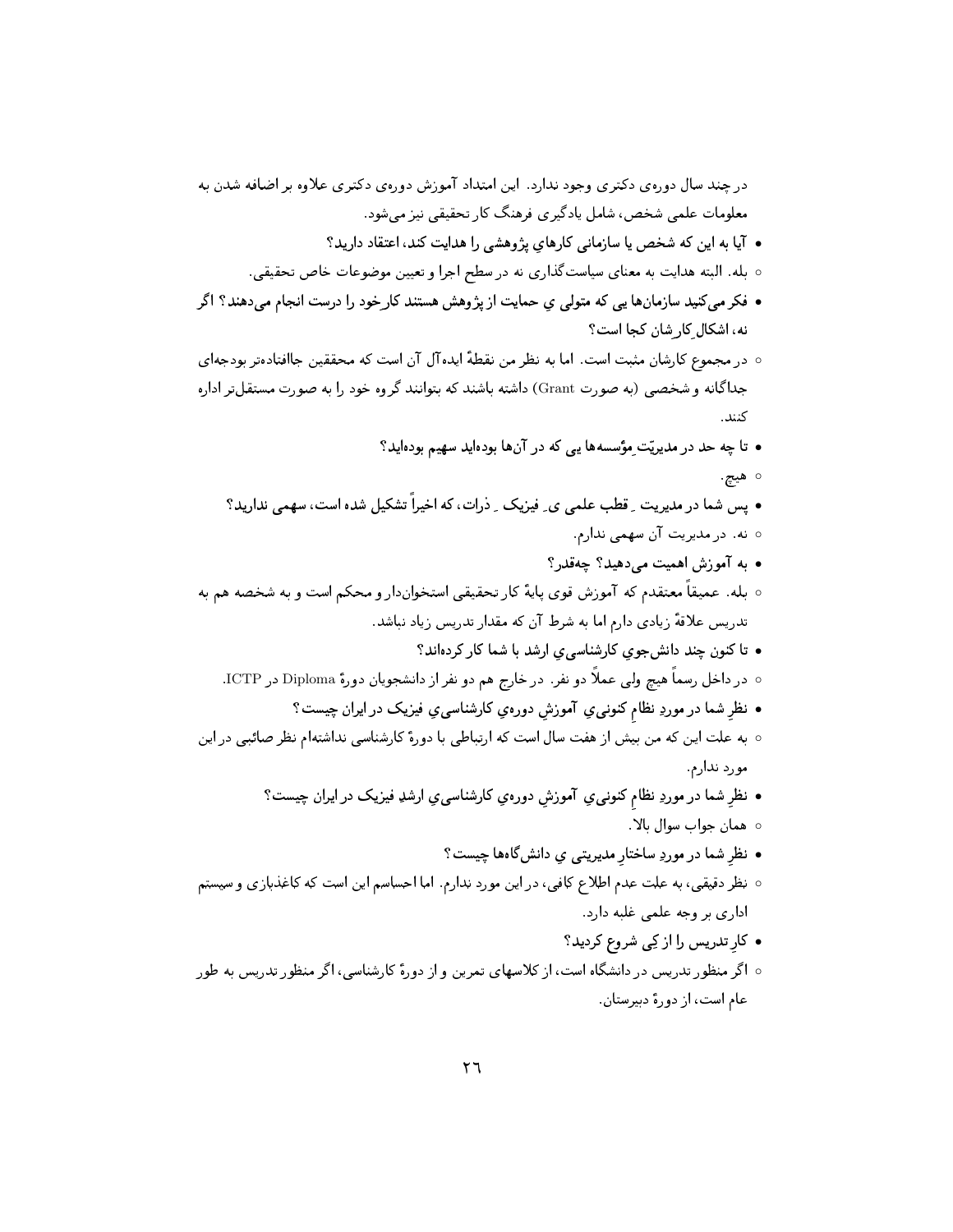• به نظر شما مکتب فیزیک چیست؟

- ٥ به نظر من مکتب فیزیک (یا مکتب علمی) در مجموع همان فرهنگ و نوع نگرش حاکم بر مجموعهٔ مربوط به فیزیک (یا علوم) در سطح آموزشی و تحقیقاتی است. مثلاً در درس دادن مکانیک کوانتمی دورهی کارشناسی، موضوعات مختلف می توان انتخاب کرد، و این موضوعها را به نحوهای مختلفی و با تأکیدهای مختلفی میتوان درس داد. نوع انتخاب مدرس در شوروی سابق با انتخاب همتای آمریکایییاش متفاوت است. مثلاً در شوروی سابق تأکید تقریباً یکسان، بدون انتخاب مشخصی از موضوعات سعی میکردند که حداکثر مطالب مربوط را یوشش دهند. در حالی که در مکتب آمریکایی، اولاً تأکیدهای بسیار یررنگ در بعضی موضوعات وجود دارد، ثانیاً سعی هم بر این است که مینیمم سواد لازم را به دانشجو ياد بدهند. البته اين فقط در سطح آموزش است. در سطح پژوهش هم تفاوتهايي از همين نوع هست.
	- مکتب فیزیک چهطور ساخته میشود؟
- مکتب علمی یا فیزیک به طبع یک شاخه از فرهنگ عمومی محل مورد نظر و تابع شرایط تاریخی دوران شکل گیری آن است. البته نقش افراد به خصوص بنیانگذاران در آن قابلانکار نیست.
- آیا در ایران مکتب فیزیک ی هست؟ اگر هست، کدام است؟ اگر نیست، آیا میتوان در ایران مکتب ِ فيزيک ساخت؟
- ٥ به نظر من خير. هر چند در ايران "مكتب فيزيك" نداريم، اما به نظر من مكتب آموزش فيزيك كمكم در حال شکل گیری است. مکتب فیزیک وقتبی شکل خواهد گرفت که ما تولید بومی فیزیک داشته باشیم و حتماً توجه دارید که تولید فیزیک را نباید با تولید چند مقاله به صورت "مونتاژکاری" اشتباه گرفت. منظور من از "مونتاژکاری" دقیقاً همان چیزی است که در مثلاً مورد خودروسازی به کار می رود. مواد اولیه و قطعات را از کشورهای دیگر (در این مورد مقالات دیگران) وارد و بعضاً استخراج می کنیم و آنها را در کنار هم جمع میکنیم.
	- به نظر ِ شما، آیا میتوان در مؤسسهها یی که تنها به پژوهش می پر دازند مکتب فیزیک ساخت؟
		- ۰ نه. چون سیستم آموزش بخش مهمی از مکتب است.
- در یک ی از مصاحبهها ی ِ قبلی، گفته شده است که در ایران، لااقل در نظریه ی ِ ریسمان یک مکتب ِ فیزیک، یا چیز ی شبیه به آن هست. نظر ِ شما در این باره چیست؟
- من اسم این چیزی را که هست مکتب فیزیک نمی گذارم، چون معتقدم کارهایی که حتا در نظریهی ریسمان میشده است، عموماً از نوع مونتاژکاری بوده است. و به نظر من صرف استمرار در یک رشته به معنی وجود مکتب نیست.
	- نظر شما در موردِ تقسیم بندی ی شاخههای فیزیک به مهم و مهمتر چیست؟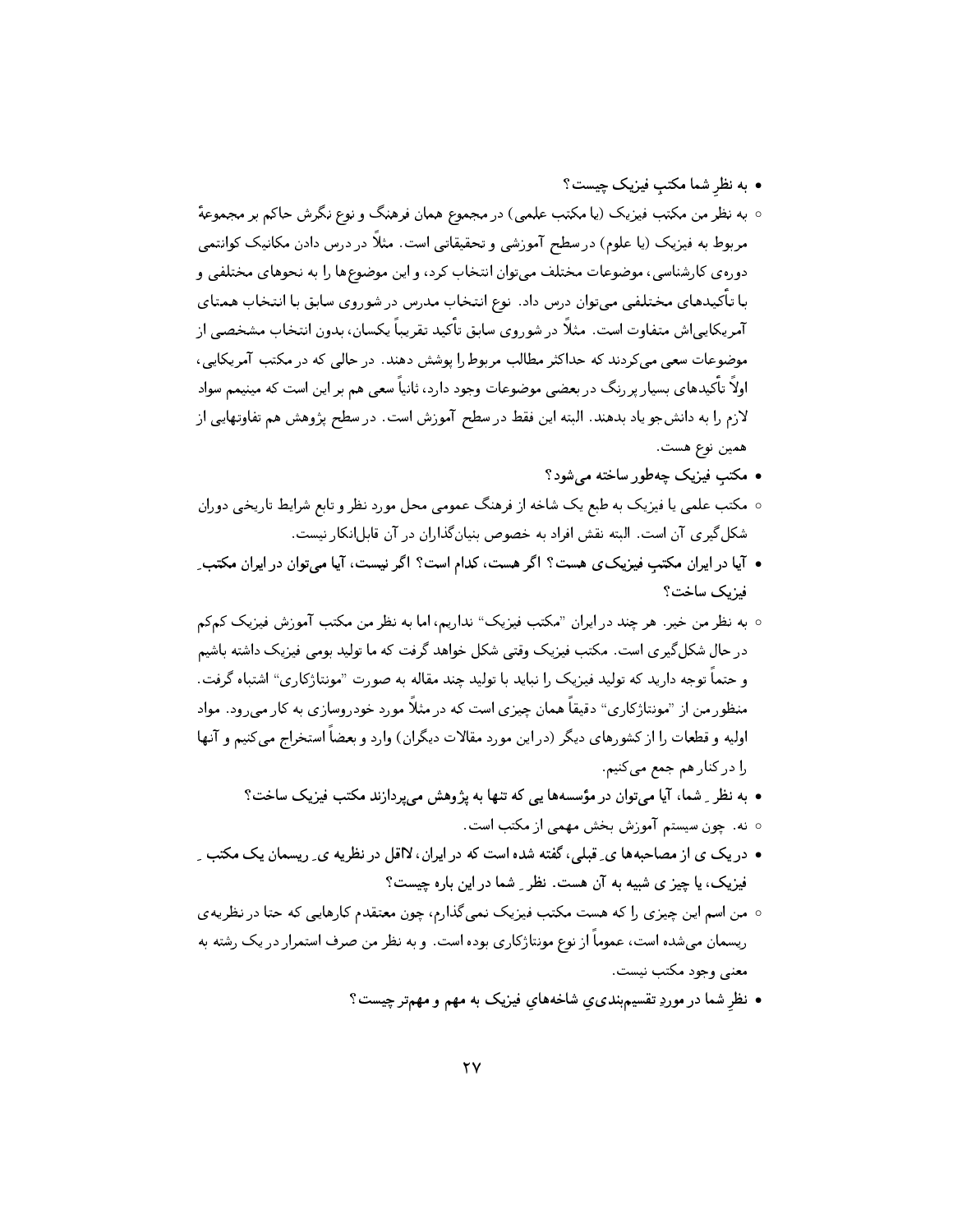- به نظر من به دلایل مختلف این امر در سیاستگذاریها غیرقابل اجتناب است اما این به معنای ارزش ذاتی شاخههای مختلف نیست و تابع نیازها و شرایط است. به علاوه طبعاً به لحاظ شخصی هر کس شاخهٔ خود را مهمترین شاخه می داند!
- برخی از شاخههای فیزیک در ایران تقریباً وجود ندارد. (این را قبول دارید؟) به نظر شما چهطور می شود این شاخهها را در ایران راه انداخت؟
- بله، این درست است. بستگی دارد که منظور از راه انداختن این شاخهها چه باشد و معیار و استاندارد را کجا قرار دهیم. برای راهاندازی شاخهٔ جدید به نظر من باید این کار حول و حوش یک شخص برجسته و معتبر از نظر علمی در شاخهٔ مذکور صورت گیرد. البته این شخص (یا اشخاص) باید امکان ایجاد گروه تحقیقاتی خود را که شامل چند Postdoc و دانشجوی دکتری می شود داشته باشد.
	- آیا نوشتههایِ فارسی ی فیزیک را می خوانید؟ کدامها را؟
		- ∘ خير.
		- نظر شما در موردِ گاما چیست؟
- راستش را بخواهید من تا بحال این مجله را نخواندهام، فقط یکی دو بار آن را ورق زدهام. فکر میکنم كه اگر مخاطبین آن دانشجویان دورهٔ كارشناسی باشند مجلهٔ خوبی است.
	- سِمَتهای اجرایی هم داشتهاید؟ در این سمتها چه کردهاید؟
		- ە خير خوشبختانه نه!
- تا به حال در چه موسساتی به عنوان هیباتعلمی کار کردهاید؟ اگر مایل هستید در موردِ دلایل جابەجائىھايتان توضيح دھيد.
- از موسسات داخل فقط در IPM عضو هيات علمي بودهام و جابهجاييههايم در خارج به علت اتمام قرارداد با مرکز و یا دانشگاه مذکور بوده.
- نظر شما در موردِ تشکّلهای فیزیکپیشههای ایران چیست؟ به خصوص نظر شما در موردِ انجمن فيزيک چيست؟ اصلاً عضو اين انجمن هستيد؟
- من عضو انجمن فيزيک نيستم. اما فکر مي کنم انجمنهاي صنفي مثل انجمن فيزيک مي توانند و بايد نقش مهمی در تبیین سیاستگذاریهای علمی کشور ایفا کنند. به علاوه نقش مهمی هم در ساخته شدن و شکل گیری فرهنگ علمی عمومی کشور دارند.
- شما و همسرتان یک زوج فیزیکپیشه هستید. اگر ممکن است مقداری در موردِ تاثیر متقابلی که حرفه و زندهگی مشترکتان احتمالاً روی هم میگذارند برای ما بگوئید. کلاً فضا چهگونه است؟
- ۰ خوب این موضوع میتواند جنبههای مثبت یا منفی داشته باشد. در مورد من در مجموع جنبههای مثبت آن بیشتر بوده . به این معنا که هر دو با یک دید و از یک منظر (همان که از فیزیک آموختهایم) به